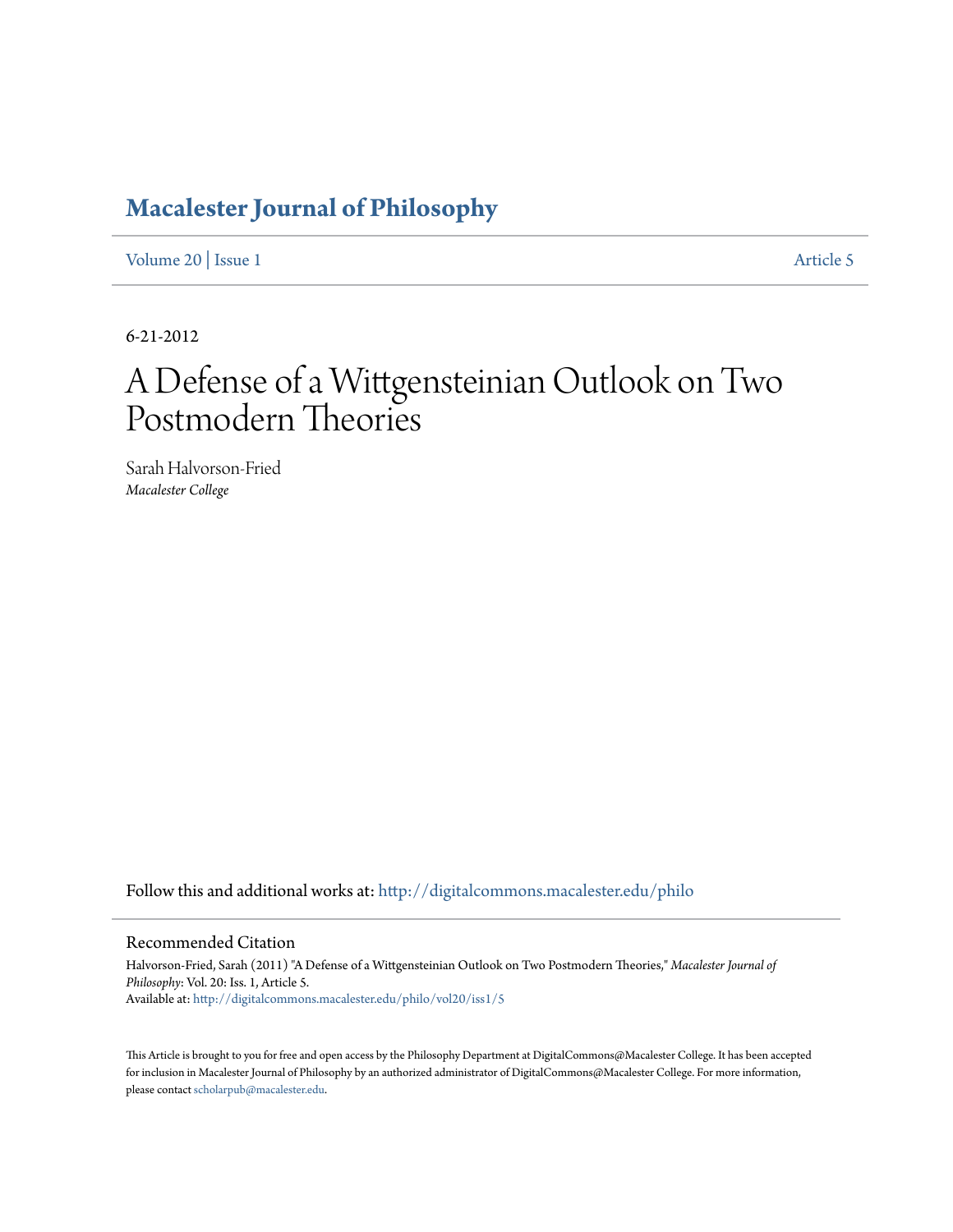# **A DEFENSE OF A WITTGENSTEINIAN OUTLOOK ON TWO POSTMODERN THEORIES**

## *Sarah Halvorson-Fried*

**Abstract** The way postmodern thinkers deal with issues of language and power has been highly influenced by Ludwig Wittgenstein's later philosophy of language. Wittgenstein's conception of language as a collection of "language-games" based on agreement in use rather than a direct reflection of objective reality is central to these issues. In this paper, I will show how this Wittgensteinian conception manifests itself in two important contemporary theories: the liberal ironism of Richard Rorty and the feminist philosophy of Luce Irigaray. I will show how Rorty's and Irigaray's Wittgenstein-influenced theories both bring Wittgenstein's philosophy of language into a more social context, and argue ultimately that through such theories we can better understand social issues in our modern world.

Much of postmodern theory deals with issues of language and power. According to many postmodern thinkers, most of the relationships between language and power go unnoticed, as the public usually sees language as a neutral medium within which we can communicate. But language has the power to oppress, the power to assign identities, the power to liberate. The way postmodern thinkers deal with these issues has been highly influenced by Ludwig Wittgenstein's later philosophy of language. In this paper, I will show how this influence manifests itself in two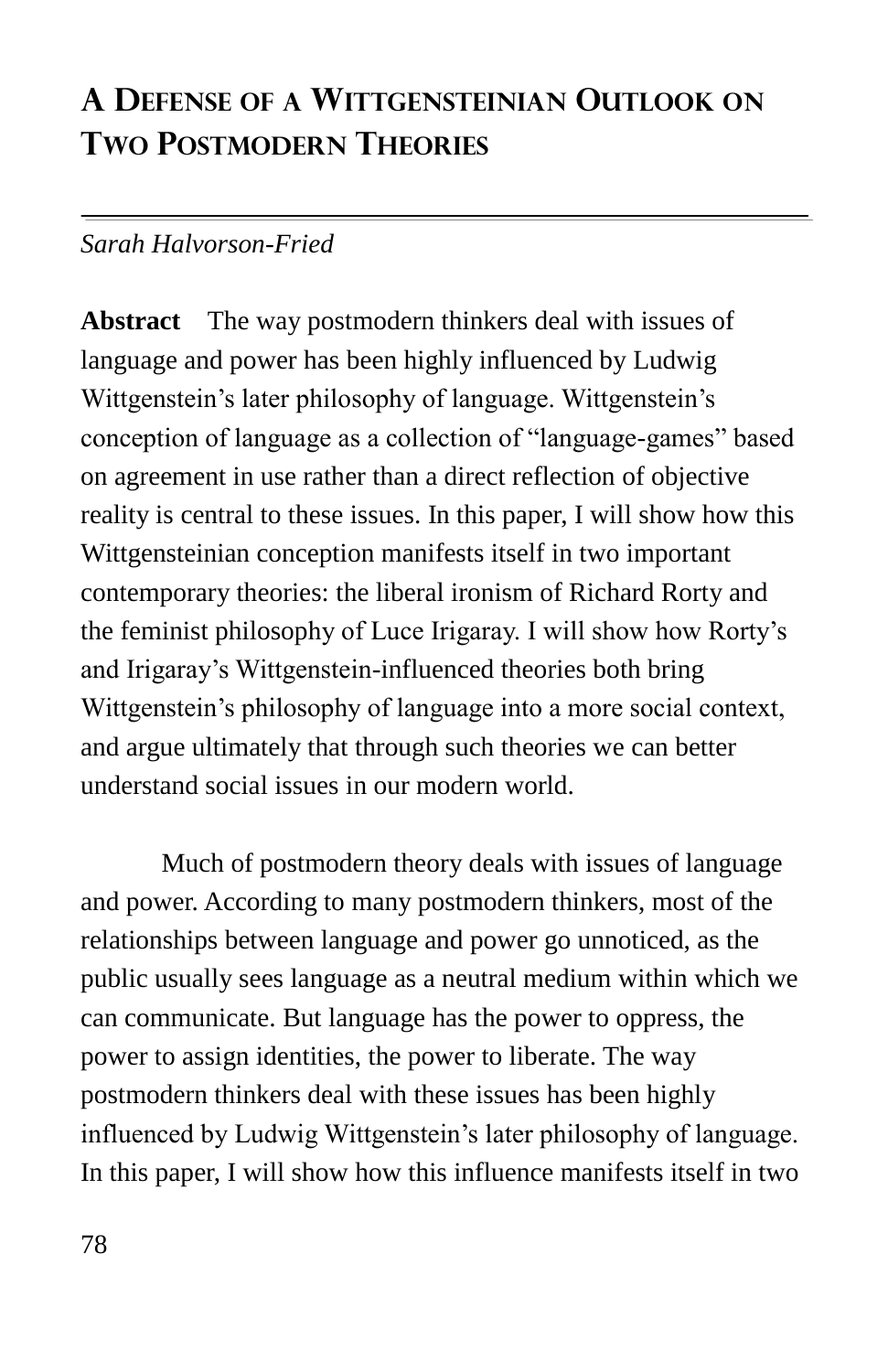important theories: the liberal ironism of Richard Rorty, a "distinctive and controversial [pragmatist]"<sup>1</sup> and the feminist philosophy of Luce Irigaray, a prominent name in the French school of feminism. I will respond to criticisms of Rorty that call his theory misrepresentative, and identify the disparity between Rorty's and Wittgenstein's goals as a vital reason to accept Rorty's invocation of Wittgenstein. I will identify Wittgensteinian concepts in Irigaray's feminism and establish a similar disparity in goals. I will then use a Wittgensteinian reading of Irigaray to illustrate the purpose and value of analyzing postmodern theory under a Wittgensteinian lens. Ultimately, I believe that it is through such a lens that we can better understand many postmodern approaches to the relationship between humans, language and the world. In particular, I will show in this paper that his conception of language as based on agreement in use is central to both Irigaray's feminism and Rorty's liberal ironism.

#### **I. Rorty's Use of Wittgenstein**

 $\overline{a}$ 

Rorty refers to Wittgenstein's later work in order to argue against the prevailing acceptance of universality and representation of truth in political and philosophical systems. In *Contingency, Irony, and Solidarity, he criticizes the basing of political systems* on sweeping political theories and ideologies and proposes a new ―politics of redescription.‖ In *Philosophy and the Mirror of Nature*, he criticizes the epistemological tradition of Western philosophy, disparaging its perception of the ability to discover truth, and

Bjorn Ramberg, "Richard Rorty," (*Stanford Encyclopedia of Philosophy*, 2007), [http://plato.stanford.edu/entries/rorty/.](http://plato.stanford.edu/entries/rorty/)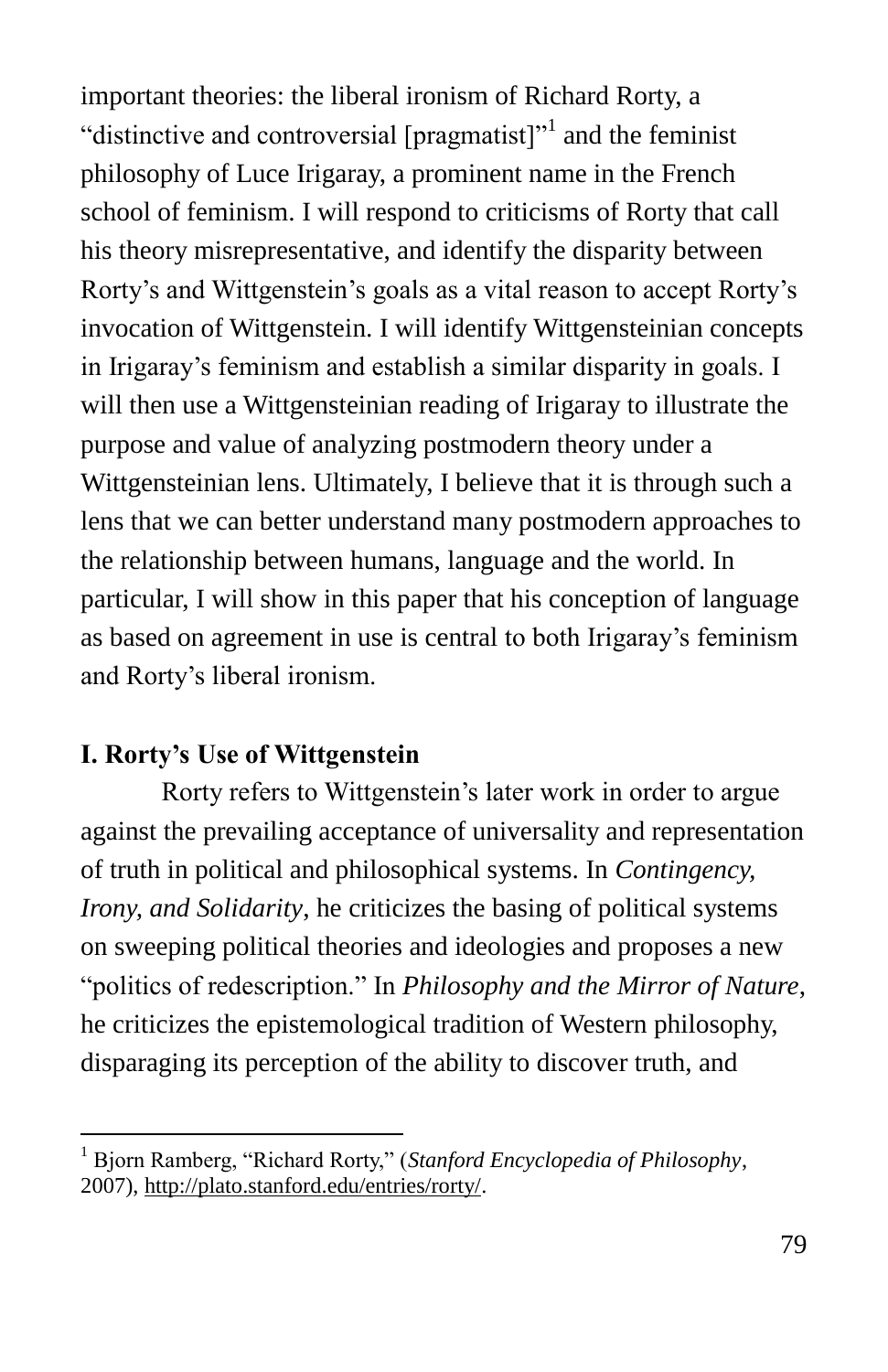proposes a turn in philosophy toward a more conversational, less argumentative and truth-value-based approach. In both works, Rorty uses Wittgensteinian philosophy as a defense for his rejection of universalizing systems.

In *Contingency, Irony, and Solidarity*, Rorty spells out implications of Wittgensteinian philosophy of language, identifying Wittgenstein as one important thinker who revealed the human-created, shifting nature of "vocabularies." Rorty's ―vocabularies‖ can be thought of as analogous to Wittgensteinian "language-games" and refer to specific cultural collections of ways of thinking, communicating, and acting (ways of living). Rorty argues that if vocabularies are indeed created contingently and in constant shift, if they are "optional and mutable,"  $2^2$  then the values they express, too, are optional and mutable. He asserts that neither the vocabularies nor their values should be imposed on anyone, and that political systems should seek to include *multiple* vocabularies. Such systems he terms "liberal utopias," inhabited by "liberal ironists" who would recognize their own contingency, acknowledging the possibility of shifting truth and shifting morality, which continue to change as they are influenced by different (contingent) factors. Seeking to provide people with the most freedom of expression possible and alleviate the most suffering possible (this is the "liberal" part), they would promote their causes through redescriptions rather than arguments.<sup>3</sup>

Like Nietzsche, Freud, and Donald Davidson, Wittgenstein is a stepping-stone on the path to Rorty's land of liberal utopias,

 $<sup>2</sup>$  Ibid.</sup>

<sup>3</sup> Richard Rorty, *Contingency, Irony, and Solidarity* (Cambridge: Cambridge University Press, 1989), 9.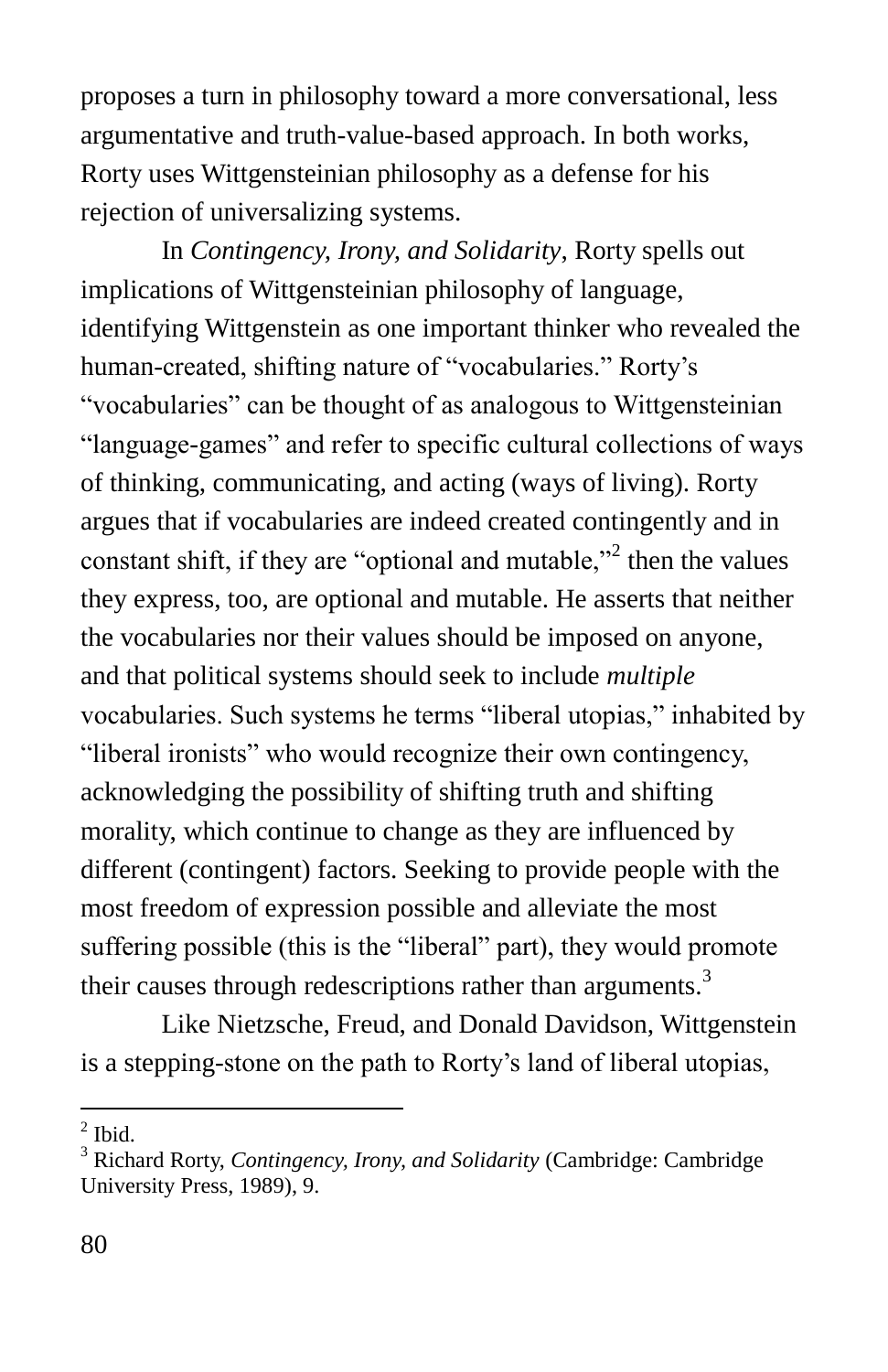where we all recognize contingency. According to Rorty, Wittgenstein helped us along this path by revealing the contingency of *language*: In positing that language *forms* an objective framework based on agreement rather than *adhering* or *corresponding* to an (already-existing) objective framework, Wittgenstein makes us see language as a product of historical contingencies. Here it is useful to explore Rorty's use of Donald Davidson's philosophy of language, another stepping-stone. Davidson, like Wittgenstein, asserted that what makes language work is understanding between speakers, not expression of truth. Davidson's notion of "passing theories" from his 1986 paper "A Nice Derangment of Epitaphs" states that understanding between two linguistic beings occurs when their concepts of a word's meaning converge. Each person's concept of each word's meaning is in constant shift relative to context, so understanding – and meaning – are also in constant shift. This assertion helps us recognize the contingency of language by revealing its lack of necessity, like Darwin's theory of evolution revealed the contingency of the biology of species.

> Davidson lets us think of the history of language, and thus of culture, as Darwin taught us to think of the history of a coral reef. . . . Our language and our culture are as much a contingency, as much as a result of thousands of small mutations finding niches (and millions of others finding no niches), as are the orchids and the anthropoids.<sup>4</sup>

 4 Ibid., 16.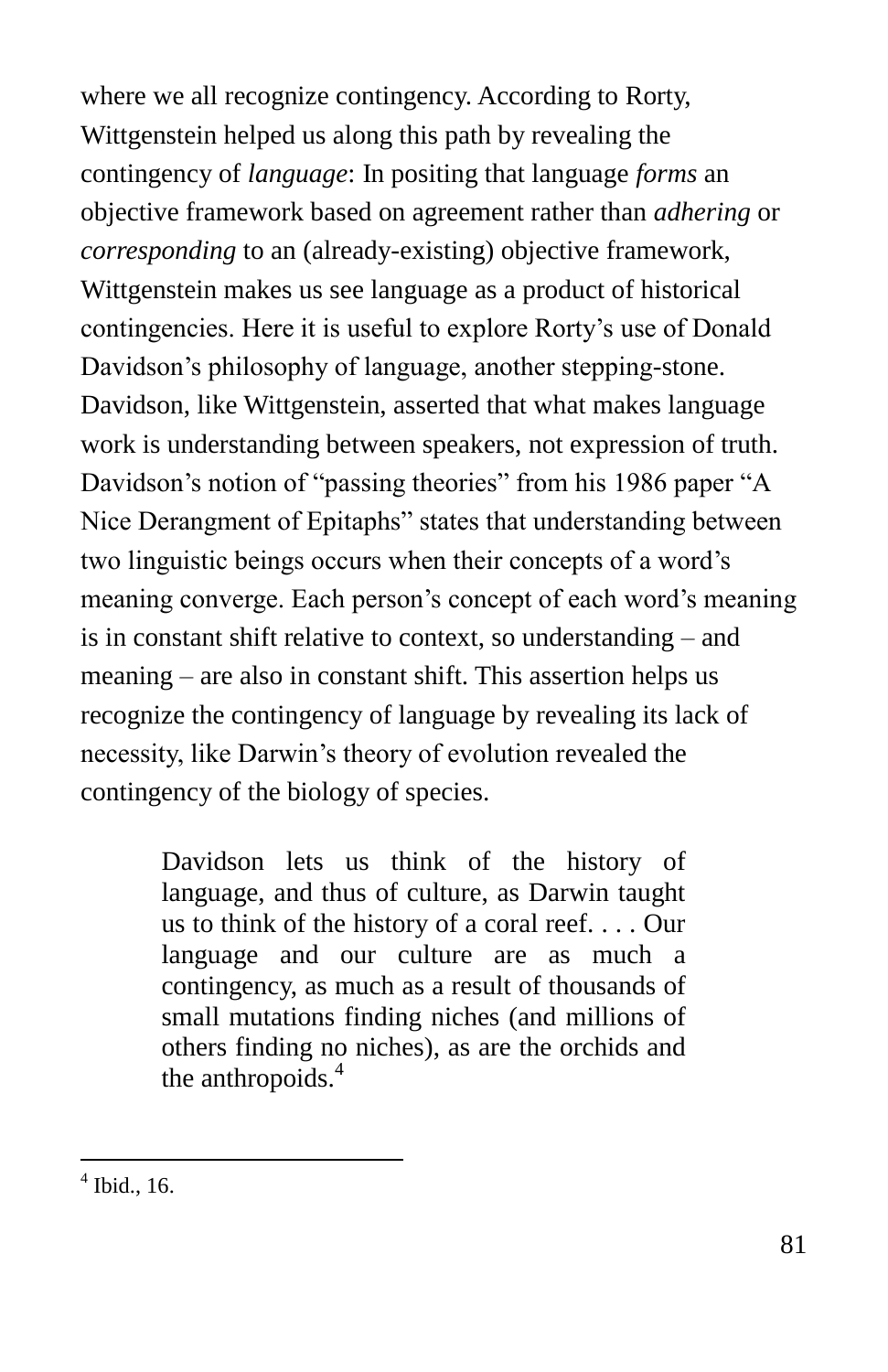Just as the present state of species has depended on many contingent factors, so has our language. Rather than an expression of or correspondence to reality, it is somewhat a product of chance: Things could easily be otherwise. In addition, they are bound to continue to change. For this reason, according to Rorty, no singular ideology can be the right one: The circumstances under which ideologies and social theories come into being will never be static. As situations change, so should the vocabularies we use and the values on which our political systems are based.

Rorty does for philosophy in *Philosophy and the Mirror of Nature* what he does for politics in *Contingency, Irony, and Solidarity*, presenting this idea of redescription rather than appeal to universal truth within the discipline of philosophy. In this book, Rorty criticizes the epistemological tradition and details what he sees as a necessary shift in Western philosophy. He uses the arguments of several philosophers, including Wittgenstein, to critique the representational view of knowledge central to traditional epistemology. According to Rorty, Wittgenstein, along with Sellars, Quine, Kuhn, and Davidson, showed that neither the mind nor language is capable of mirroring reality. Subsequently, the discipline of philosophy had to change, because epistemology ceased to make sense.<sup>5</sup> As such, the traditional questions of philosophy are no longer relevant to our time. They are not, as many believe, timeless. The last sentence of his book reads,

> The only point on which I would insist is that the philosophers' moral concern should be with

<sup>5</sup> Richard Rorty, *Philosophy and the Mirror of Nature* (Princeton: Princeton University Press, 1979, 169.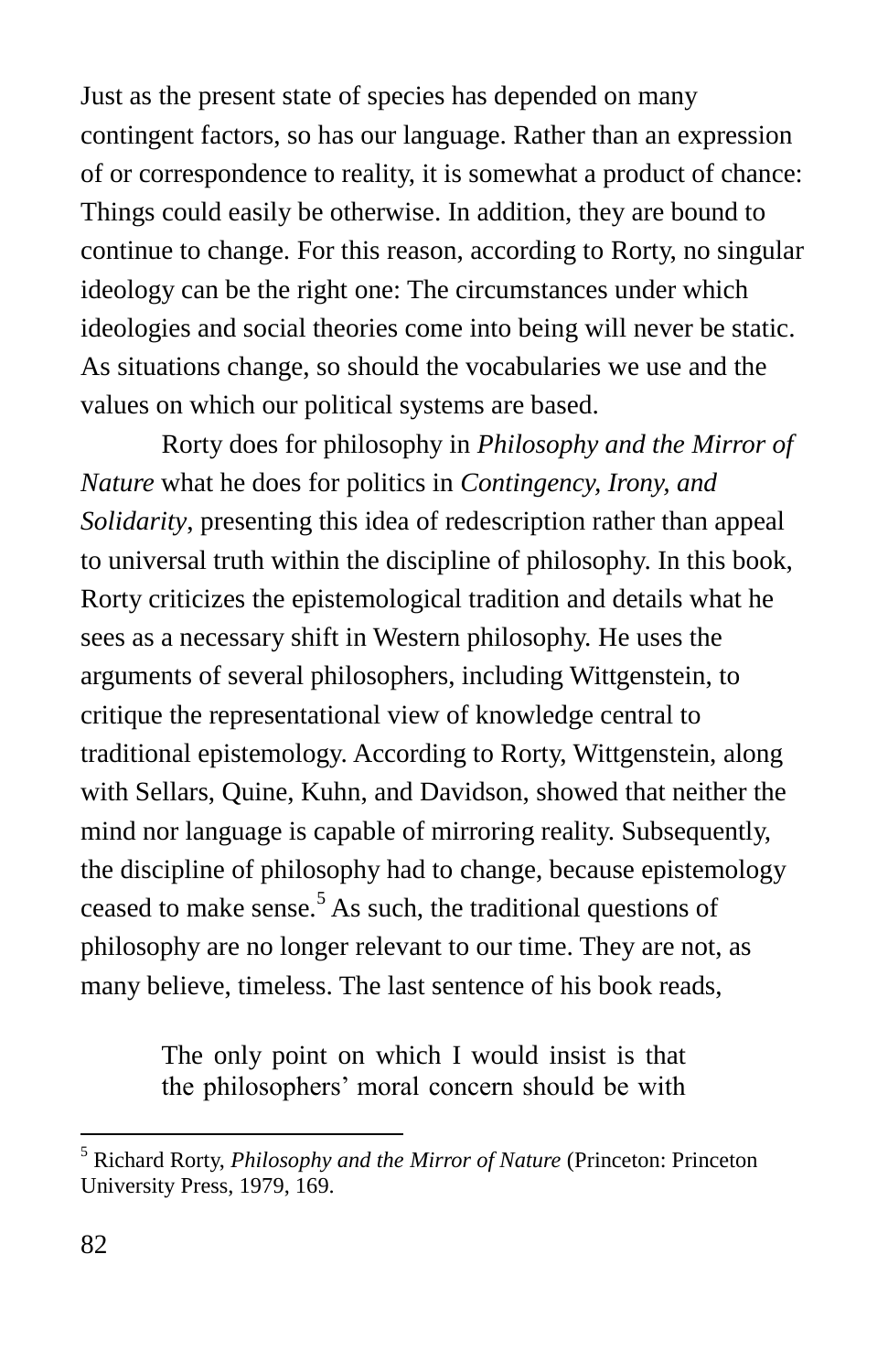continuing the conversation of the West, rather than with insisting upon a place for the traditional problems of modern philosophy within that conversation.<sup>6</sup>

We should not "insist on a place" for these traditional problems precisely because they will not, as so many philosophers have believed, lead us to discovery of universal truths. When we do philosophy, according to Rorty, we should neither assume that we operate outside the boundaries of contingency nor that we have a privileged ability to discover "truth." Rather than some sort of elevated search for truth, he claims that our Western tradition of philosophy is just another vocabulary (or language-game).

Instead, as in *Contingency, Irony, and Solidarity*, Rorty would have us enter a more conversational approach. Once more, Wittgenstein's influence is clear. Under Rorty's "naturally holistic conversational justification," which he favors over the "reductive" and atomistic" justification of the epistemological tradition, social justification of belief creates knowledge. Just as language finds objectivity of meaning in social agreement under Wittgenstein, so does knowledge find objectivity of truth in social agreement under Rorty. Under this view, philosophy as a search for truth is nonsensical: We "have no need to view [knowledge] as accuracy of representation" since "we understand knowledge when we understand the social justification of belief. $\cdot$ <sup>7</sup> Rorty terms this view "epistemological behaviorism" and once again attributes his theory to Witgensteinian influence.

<sup>6</sup> Ibid., 394.

 $<sup>7</sup>$  Ibid., 170.</sup>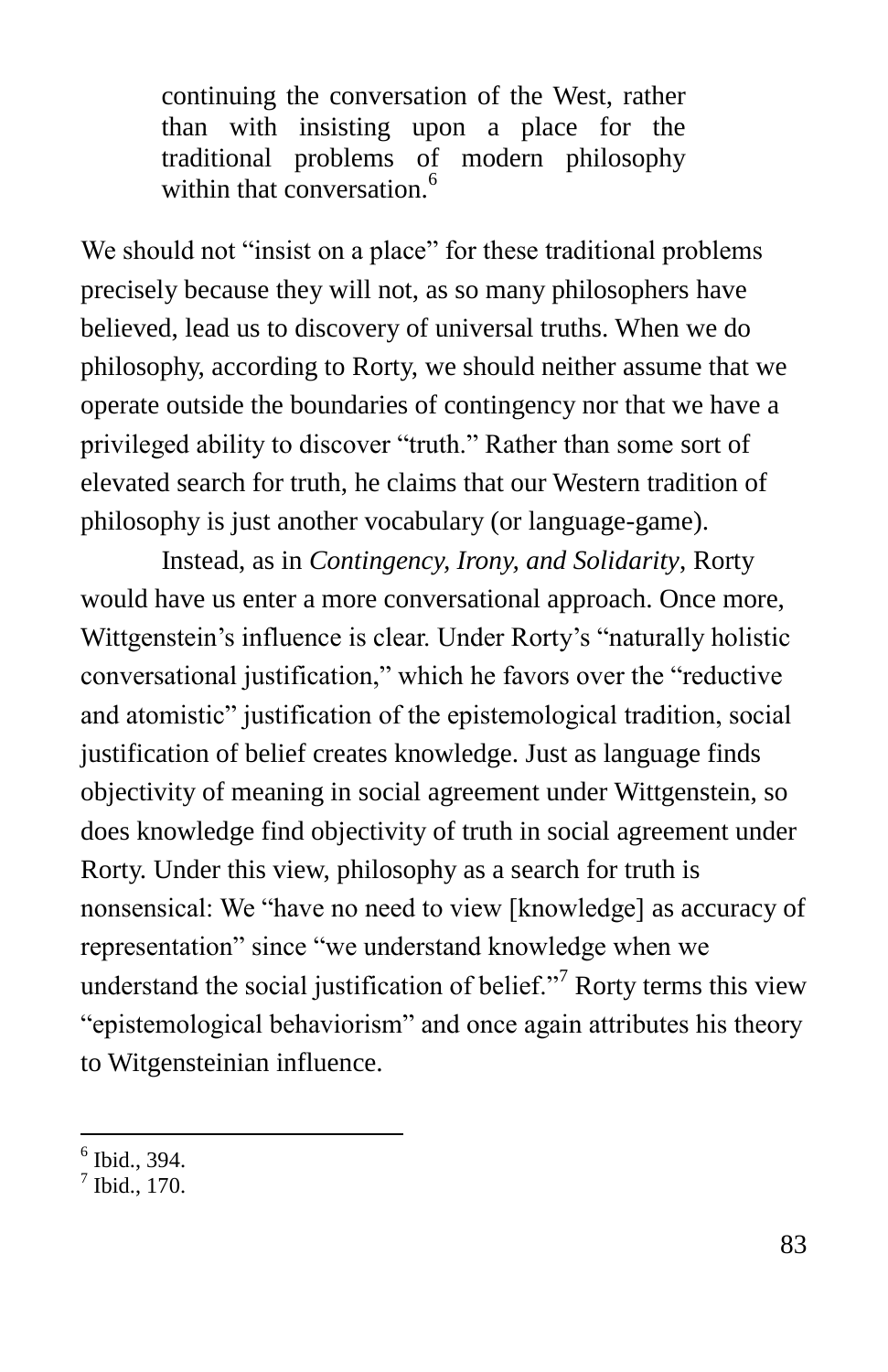Explaining rationality and epistemic authority by reference to what society lets us say, rather than the latter by the former, is the essence of what I shall call 'epistemological behaviorism,' an attitude common to Dewey and Wittgenstein.<sup>8</sup>

And for Rorty, if we recognize philosophy's inability to discover truth in any objective sense, then we should change the discipline. Just as in *Contingency, Irony, and Soliarity*, Rorty would have us reject a privileged, contingently created position of philosophy in favor of a conversational discipline inclusive of multiple languagegames.

A legitimate worry for many critics is that Rorty simultaneously makes normative claims while rejecting normativity. This may indeed be a problem for Rorty, but for the purposes of this paper it is not relevant. My task here is to show the validity of Rorty's invocation of Wittgenstein. Another worry is that in expounding on the created nature of meaning, Rorty is rejecting objectivity of meaning in any form; in ordinary words, for instance, like "apple" or "table." Such a rejection would make Rorty an anti-realist. I do not think he aims to do this: Rorty's concern is primarily with the abandonment of essential identities in order to allow for shifting notions of selves, cultures, and truths. He makes this distinction himself in *Contingency, Irony, and Solidarity*.

We need to make a distinction between the

 8 Ibid., 174.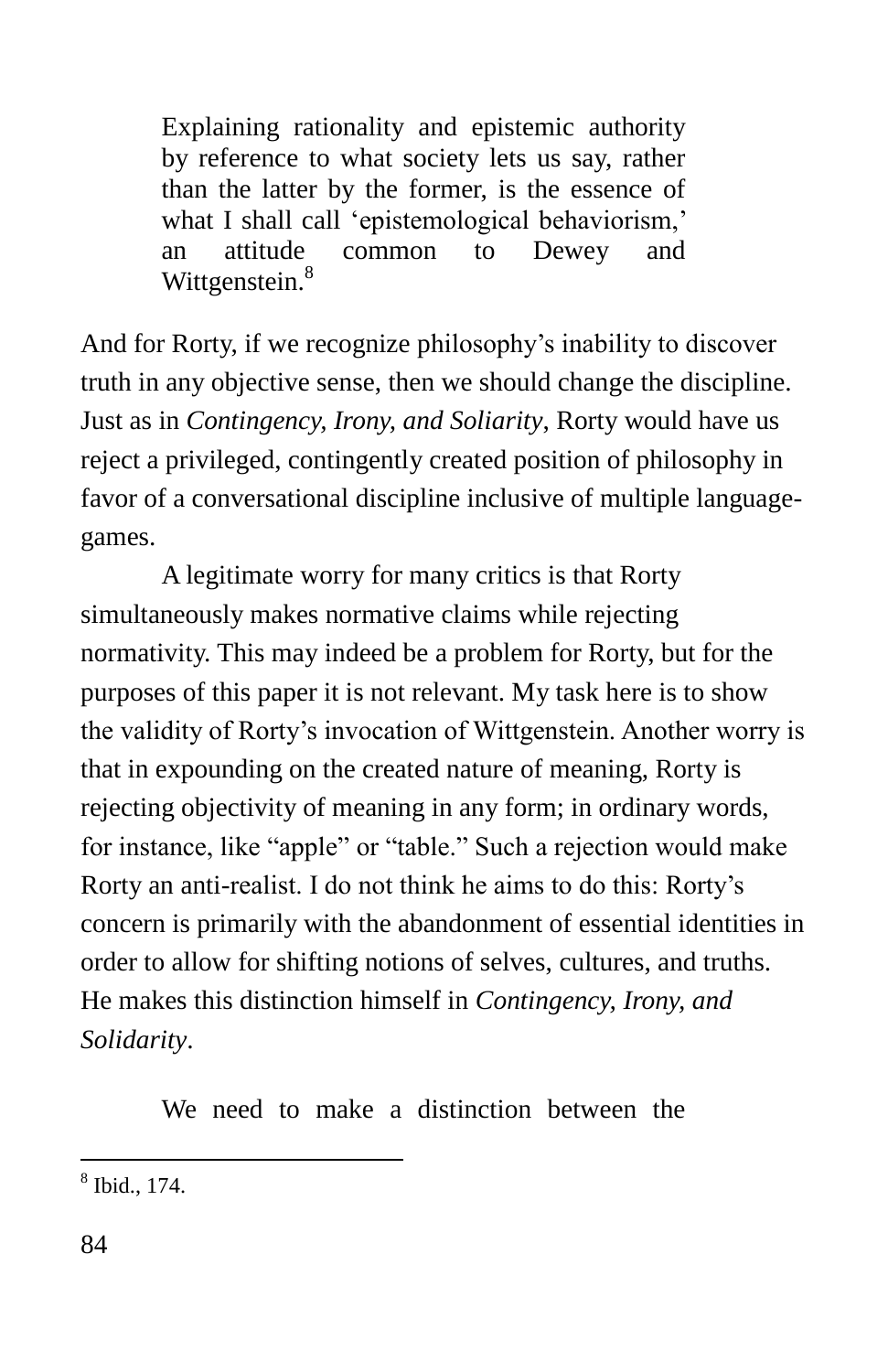claim that the world is out there and the claim that the truth is out there. To say that the world is out there, that it is not our creation, is to say, with common sense, that most things in space and time are the effects of causes which do not include human mental states. To say that the truth is not out there is simply to say that where there are no sentences there is no truth, that sentences are elements of human languages, and that human languages are human creations.<sup>9</sup>

Rorty is decidedly not an anti-realist, though he does have a pluralist notion of truth: Since truth is not "out there," since it is created by humans, it can be created in many ways. The last worry I will explore in the next section: that in fact Rorty may not be able to use philosophers like Wittgenstein as he does; that he may be misrepresenting them and that his use of Wittgenstein may be unfounded.

## **II. Is Rorty's Use of Wittgenstein Valid?**

Rorty makes bold claims when he uses philosophers like Wittgenstein to support his politics and philosophy of redescription. Is this use valid? We might ask, as some have: How can Rorty make the jump from Wittgenstein's notion of language as use to "contingency of language" in *Contingency, Irony, and Solidarity*? Does Wittgenstein really exhibit language's contingency? Does Rorty accurately represent Wittgenstein in *Philosophy and the Mirror of Nature*, when he cites Wittgenstein as one of the philosophers who changed the nature of

<sup>9</sup> Rorty, *Contingency, Irony, and Solidarity*, 5.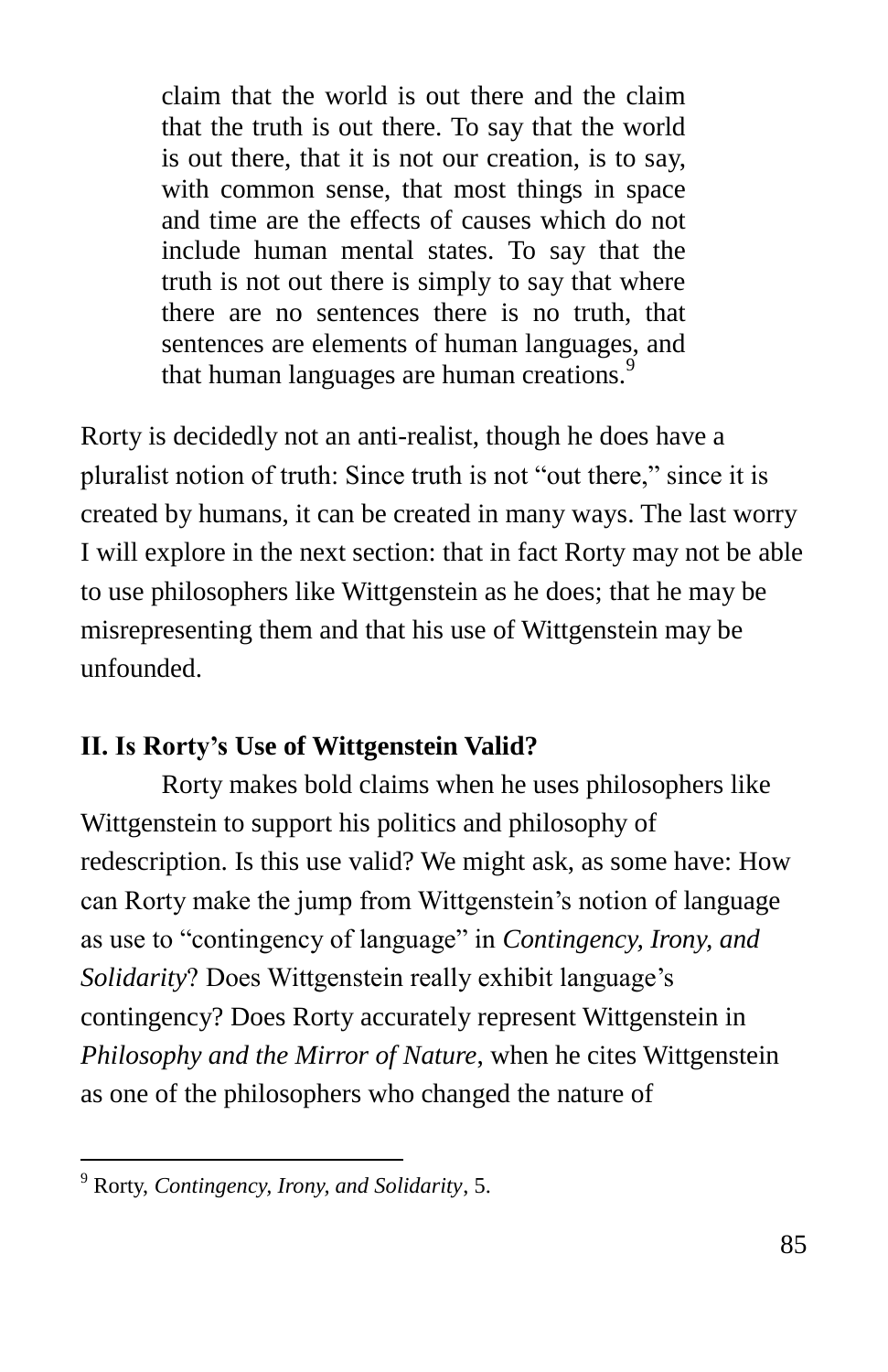epistemology? Does he interpret Wittgenstein's notions of language-games and of language as agreement correctly? I argue first that he does in fact represent Wittgensteinian concepts of language accurately, and second that these questions are somewhat inappropriate, because Rorty and Wittgenstein have very different goals. Wittgenstein is trying to determine the nature of communication. His task is quite an apolitical one: He simply wishes to discover the true nature of language, and he discovers it to be a practice based on custom. Rorty has a larger goal in mind: He wishes both to convince us that all of our practices based on custom are not necessarily right, that we cannot justify anything with an appeal to "truth" since everything we do and think is not necessary but contingent, and to propose new systems – of society and of philosophy – based on this recognition. It is because of this disparity of purpose that Rorty's use of Wittgenstein is not, as some critics have proposed, invalid. Rather, Wittgenstein's philosophy of language, like Darwin's theory of evolution, is useful to Rorty for purposes of illustration: Wittgenstein serves both as a useful comparison and as an important predecessor. In appealing to Wittgenstein, Rorty is simply laying out for the reader Wittgenstein's influence on his own theory.

Wolf Rehder is one of these critics. In "Hermeneutics" versus Stupidities of All Sorts: A Review-Discussion of R. Rorty's Philosophy and the Mirror of Nature," Rehder disparages Rorty for his use of philosophers like Wittgenstein.

> As witnesses for his holistic, antifoundationalist, and pragmatist new view of philosophy as hermeneutics, Rorty calls, among others,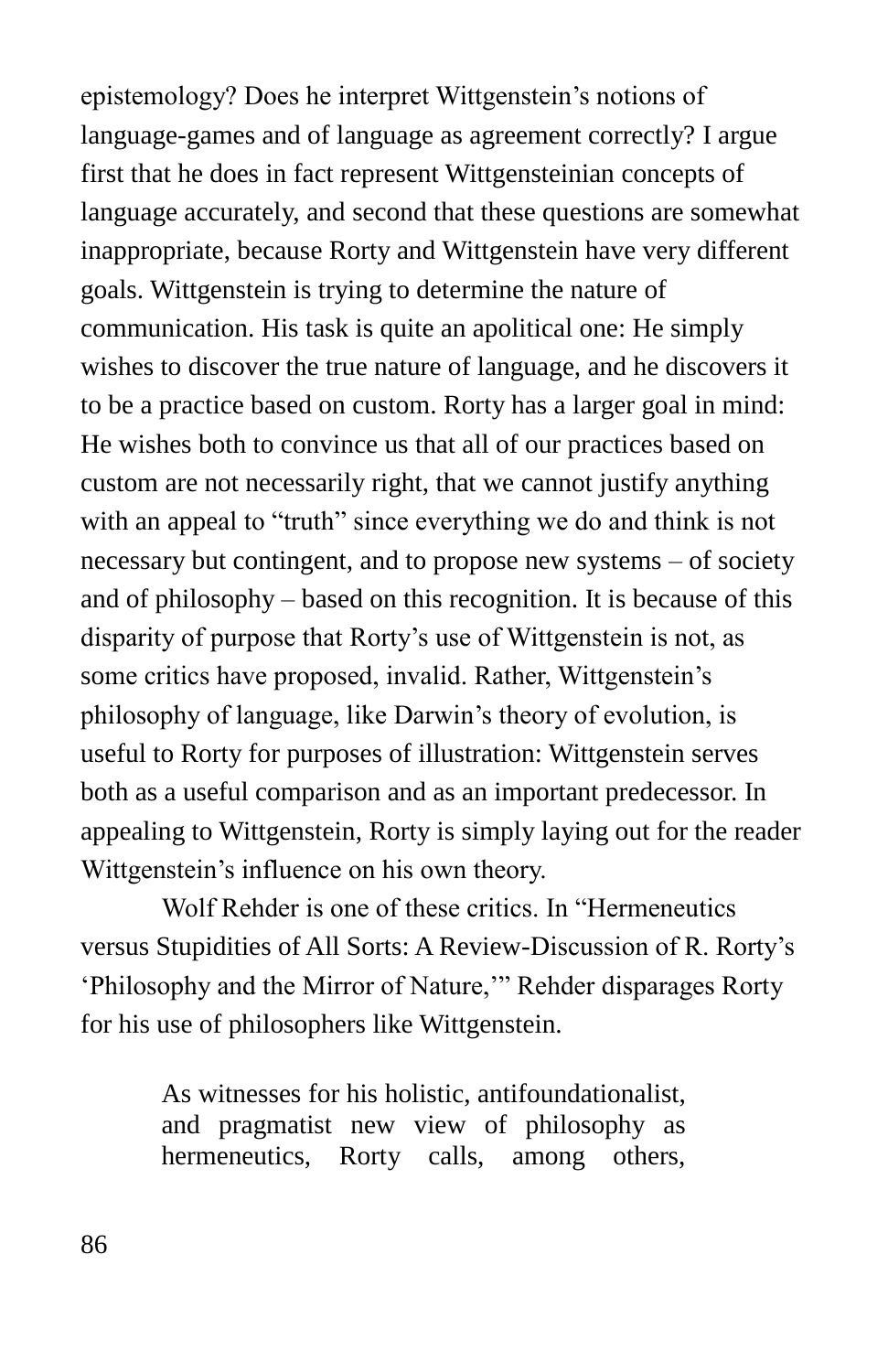Foucault, Dewey, Wittgenstein, Sartre, Kierkegaard, Quine, Gadamer, Feyerabend and Heidegger, a truly motley group of big names. However, he makes only makes a meager case against epistemology and traditional philosophy with this impressive phalanx of witnesses for the prosecution. It is not going too far to say that his backing up his case with this echelon of genuinely great men does not only not do justice to their philosophical work, but even tends to demean their work and their role in the history of philosophy. This is so, because Rorty's ‗positive' case, his hermeneutic turn and proposed transcending of truth-oriented inquiry is, unfortunately, surprisingly naïve.<sup>10</sup>

It is naïve, according to Rehder, because there cannot be useful conversation without conflict, nor can it exist without a common language or discourse. In Rehder's view, Rorty is proposing the opposite: agreement between different languages and discourses. "Any fruitful discussion is based on some sort of disagreement."<sup>11</sup> This is a commonly held view: To engage in conversation, we must share a language-game; and to debate, we must disagree. It seems to me, though, that in criticizing Rorty on this point Rehder is simply not taking Rorty seriously: Rorty's point is that useful conversation is possible – better, even – if it considers perspectives of multiple vocabularies. To say that useful conversation must happen within the same vocabulary is to refuse Rorty's proposed

 $10$  Wulf Rehder, "Hermeneutics versus Stupidities of All Sorts: A Review-Discussion of R. Rorty's 'Philosophy and the Mirror of Nature," Zeitschrift für *allgemeine Wissenschaftstheorie / Journal for General Philosophy of Science* 14, no. 1 (1983): 95, [http://www.jstor.org/stable/25170640.](http://www.jstor.org/stable/25170640)  $11$  Ibid., 96.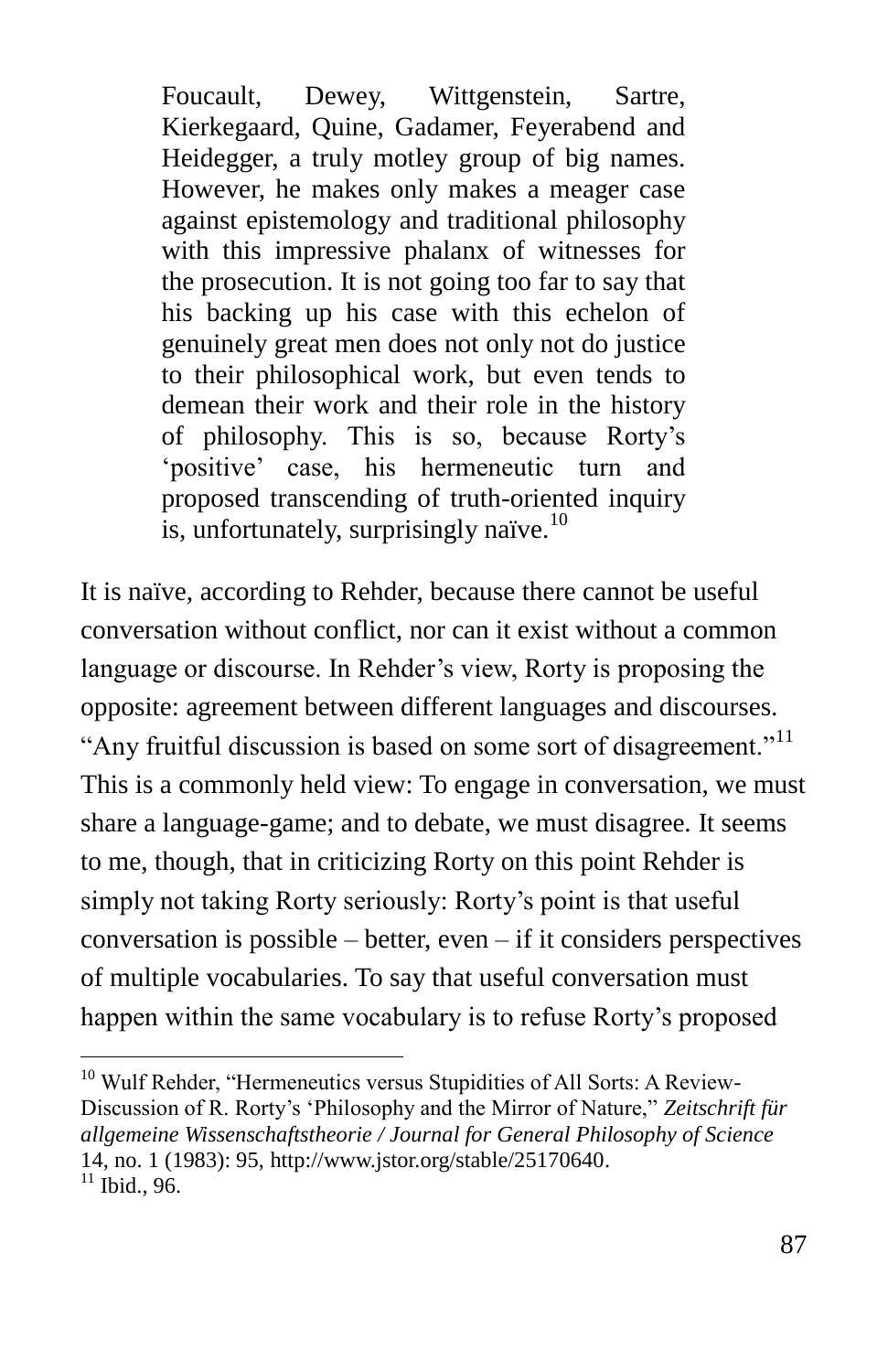shift, to disregard his entire point of making the discourse of philosophy more inclusive of multiple language-games. Rorty's usage of all of these philosophers to defend his "naïve" system obviously troubles Rehder. After all, he says, "[It] does not only not do justice to their philosophical work, but even tends to demean their work and their role in the history of philosophy." It is this criticism that I will now address.

First, Rorty does seem to accurately represent Wittgenstein. Wittgenstein created a new framework for objectivity based on social agreement rather than on truth. This agreement in no way determines truth or falsity, but instead forms a new standard of objectivity. In response to the invisible interlocutor in section 241, ―So you are saying that human agreement decides what is true and what is false?" Wittgenstein offers an alternative: "It is what humans *say* that is true or false; and they agree in the *language* they use.<sup> $12$ </sup> Agreement does not determine truth in the world, only truth in our agreed-upon shared account of the world – in our shared language. It is this agreement that allows us to communicate with one another. People are understandable when their definitions accord with socially accepted ones. When Rorty says that Wittgenstein "[explains] rationality and epistemic authority by reference to what society lets us say, rather than the latter by the former,"<sup>13</sup> he seems to be correct: Wittgenstein's account of a socially formed objective framework does conform to Rorty's "epistemological behaviorism," as it locates objectivity in social accordance.

<sup>12</sup> Ludwig Wittgenstein, *Philosophical Investigations*, trans. G.E.M. Anscombe (New York: Macmillan Publishing Co., Inc., 1953), 88.

<sup>13</sup> Rorty, *Philosophy and the Mirror of Nature*, 174.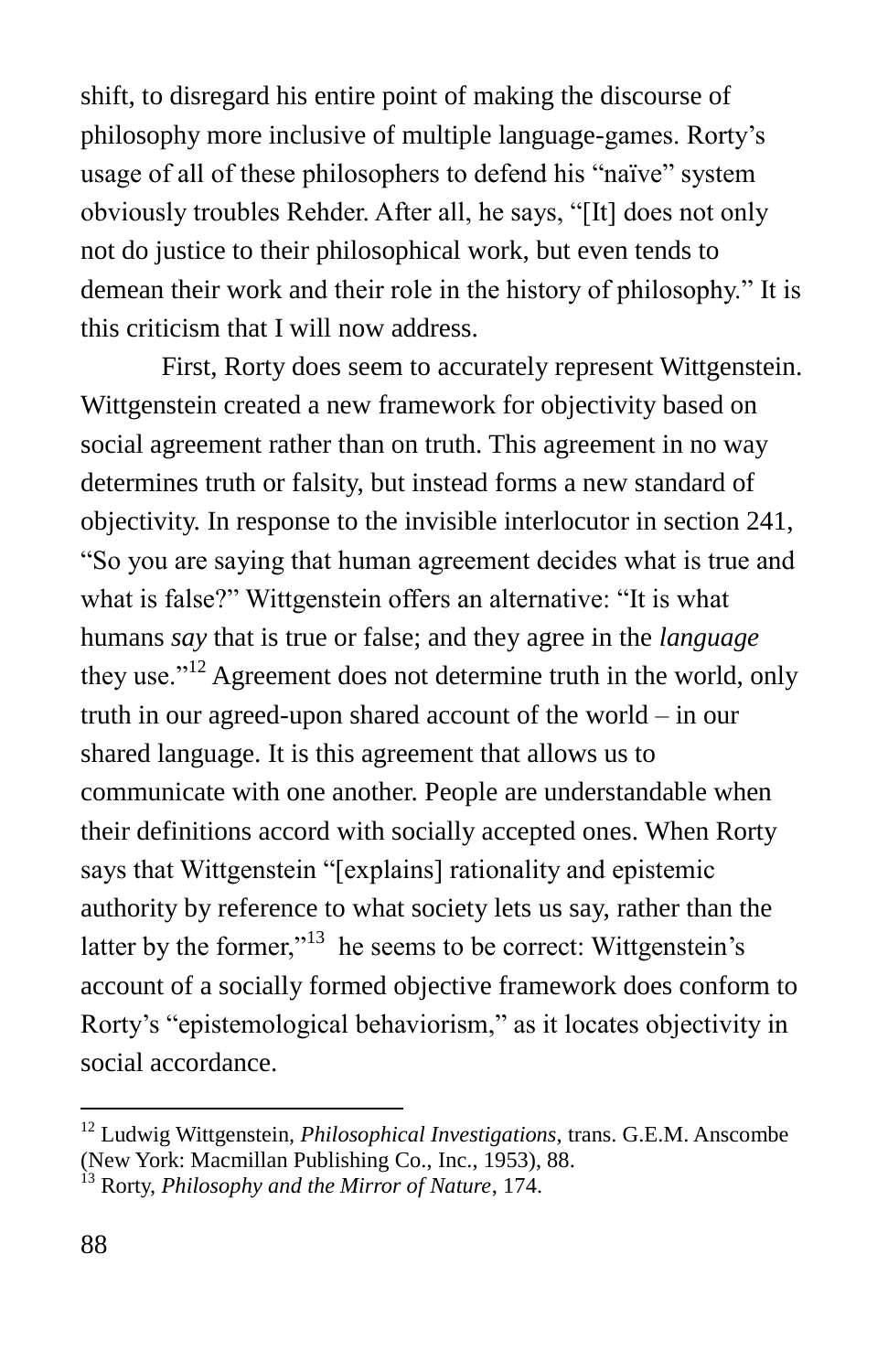Second, it is useful to ask *why* Rorty appeals to "this" impressive phalanx of witnesses." Does he aim to represent them? Given the difference in Rorty's and Wittgenstein's goals, strict adherence is not necessarily essential. Any apparent disparity between Rorty's Wittgenstein's systems is unimportant, because Rorty and Wittgenstein are not making the same kind of claim. They are not talking about the same kind of thing. When Rorty says, "the truth is not out there,"<sup>14</sup> he does not mean that we create the objective world. Indeed, he explicitly distinguishes between "the claim that the truth is not out there and the claim that the world is not out there."<sup>15</sup> He means that our social and cultural institutions, our beliefs, our methods of inquiry (like philosophy) are created in the same way that language is, in the same way that evolution is. Rorty does not really claim to adhere to Wittgenstein, so he cannot be criticized for it. In both *Philosophy and the Mirror of Nature* and *Contingency, Irony, and Solidarity*, Rorty invokes Wittgenstein as an important influence, but not as his only influence. Where Wittgenstein's goal is to discover and describe, Rorty's is to reveal, convince, and change.

#### **III. Illumination Through Irigaray**

Irigaray is Wittgensteinian in many of the same ways as Rorty: She holds a pluralist view of truth, rejects normativity, and uses Wittgenstein's notions of language-games and forms of life. But because she does not invoke Wittgenstein's name to defend her views, as Rorty does, she is never criticized for misrepresentation,

<sup>14</sup> Rorty, *Contingency, Irony, and Solidarity*, 5.

 $^{15}$  Ibid., 5.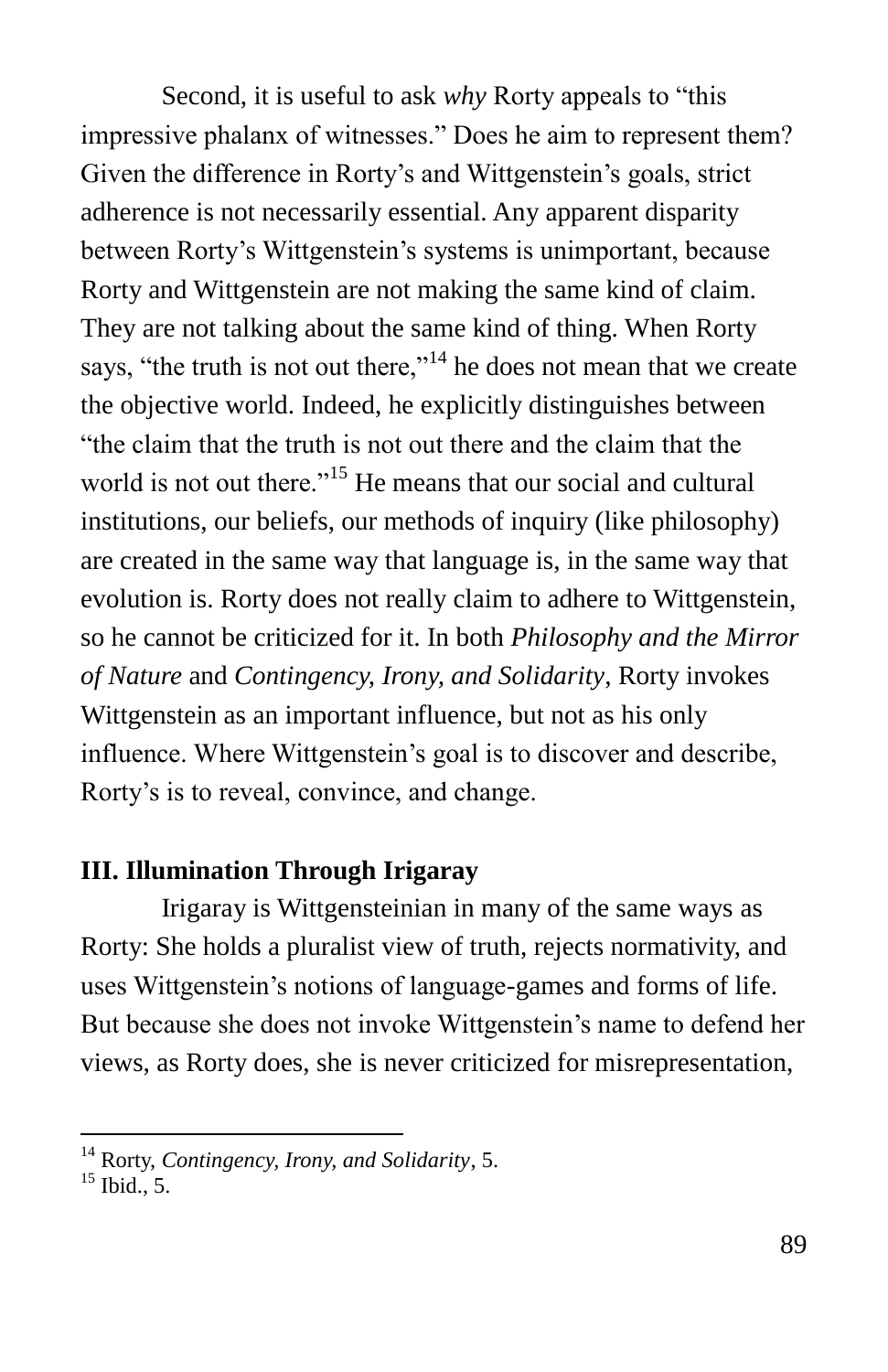as Rorty is. This fact reveals Rorty's immunity to such criticism. Her theory also illustrates the effectiveness of applying later Wittgensteinian philosophy to postmodern theories. Through an exploration of her work, I hope to show this usefulness.

In *To Speak Is Never Neutral*, Irigaray questions the assumed impartiality of language and calls on us to recognize both its sexed nature as "the language of man" (a title of one of her chapters) and its unfairly universalizing tendencies. She states in her introduction, "This book is a questioning of the language of science, and an investigation into the sexualization of language, and the relation between the two."<sup>16</sup> In "Linguistic Sexes and Genders," she identifies the sexism inherent in language, examining particular words in her native French. In "This Sex Which Is Not One," she states that "female sexuality has always been theorized within masculine parameters $17$  and attempts to conceptualize it differently, outside these parameters. One of Irigaray's main concerns throughout her various works is to show how the current linguistic system is oppressive to women while claiming to be universally neutral, an idea clearly influenced by Wittgenstein, as I will show. Another concern is to show how change is possible through new feminist language-games, the details of which can be confusing and have been debated, but which is clarified through a Wittgensteinian reading of her theory.

Irigaray uses the Wittgensteinian notion of language-games

<sup>16</sup> Luce Irigaray, *To Speak Is Never Neutral*, trans. Gail Schwab (New York: Routledge, 2002), 5.

 $17$  Luce Irigaray, "This Sex Which Is Not One," trans. Claudia Reeder, in *New French Feminisms*, ed. Elaine Marks and Isabelle de Courtivron (New York: Schoken Books, 1981), 99.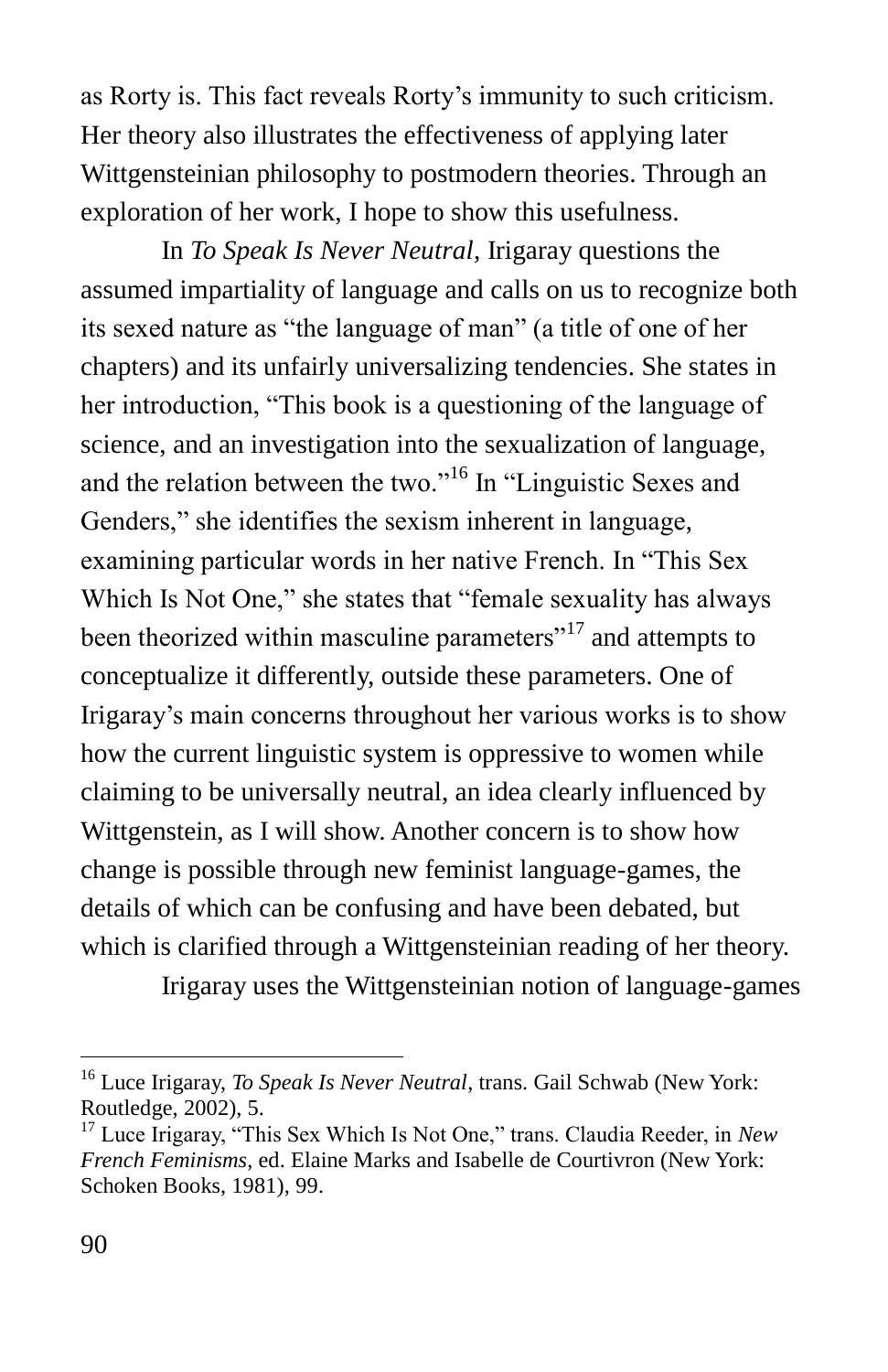as well as his conception of objectivity as agreement to describe the problem of a universal language that is catered toward men but purported to apply to women as well. According to Irigaray, the language we accept as universal – the language of politics, of science, of philosophy – is actually an oppressive, particular language-game.

> A sexed subject imposes his imperatives as universally valid, and as the only ones capable of defining the forms of reason, of thought, of meaning, and of exchange. He still, and always, comes back to the same logic, the only logic: of the One, of the Same. Of the Same of the One.<sup>18</sup>

Just as, in Wittgenstein, we cannot form a private language because all words we use are defined by the linguistic community, so, in Irigaray, is it nearly impossible to escape from the purportedly universal dominating male language-game. In the same vein as Rorty, Irigaray questions the value of rationality and criticizes the language of traditional philosophy, which is decidedly male and which is imposed on women while masking itself as universal to all.

> From [Irigaray's] point of view, the philosophers, of whatever persuasion, are comfortably installed in the male imaginary, so comfortably that they are completely unaware of the sexuate character of 'universal' thought.<sup>19</sup>

<sup>18</sup> Irigaray, *To Speak Is Never Neutral*, 228.

<sup>&</sup>lt;sup>19</sup> Margaret Whitford, *Luce Irigaray: Philosophy in the Feminine* (New York: Routledge, 1991), 103.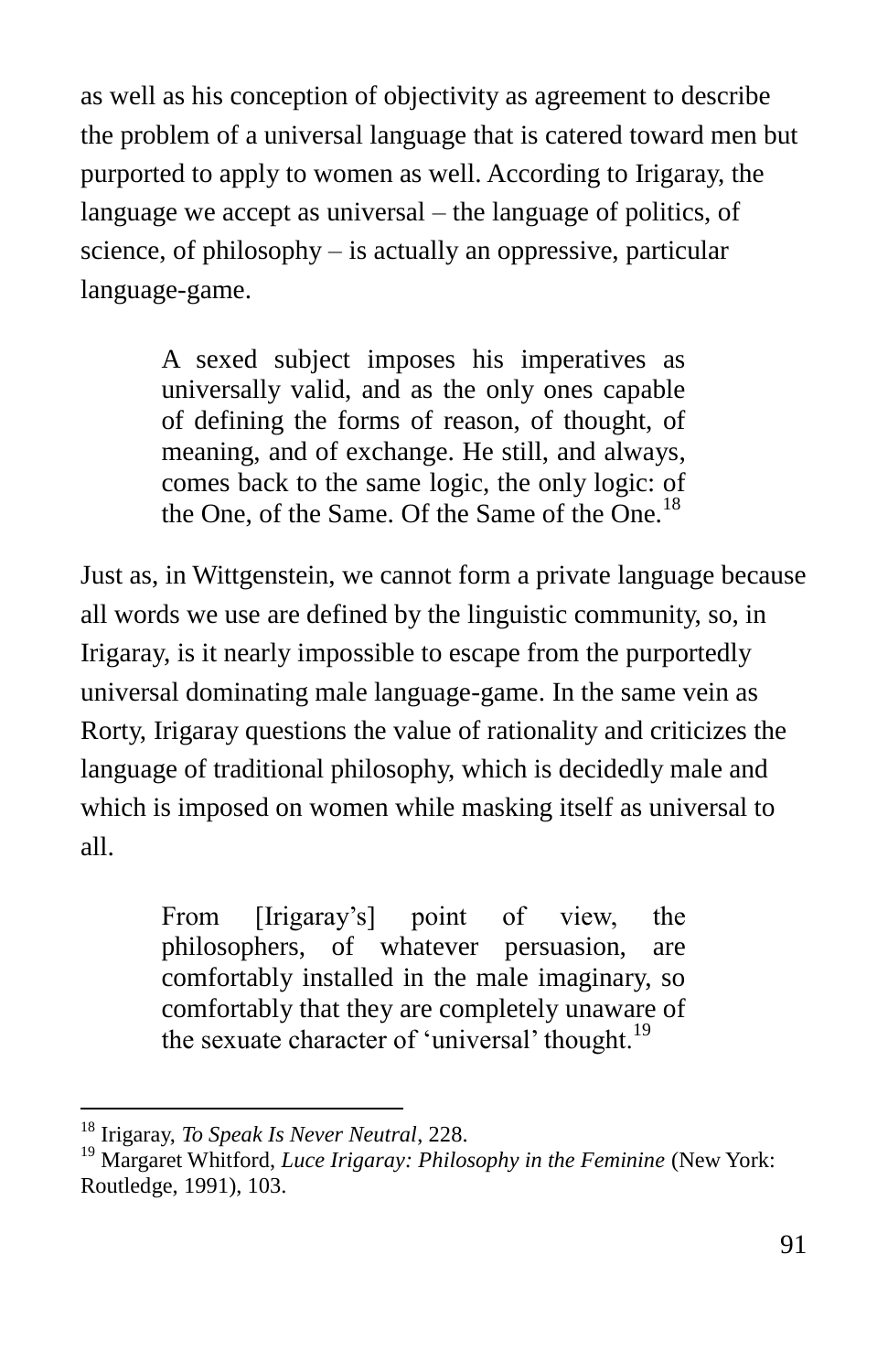How, then, is feminist theory even possible? The problem is as follows: "Not using logic risks maintaining the other's status as *infans* . . . Using logic means abolishing difference and resubmitting to the same imperatives.<sup> $20$ </sup> If we operate outside the dominating language-game, we will not be taken seriously, and if we operate within it, we are giving in, trying to fit ourselves into the oppressive system.

Irigaray's solution, possible under Wittgensteinian influence, is to form a new language-game that challenges this discourse. Irigaray appeals to the female body in the formation of a new language of feminism, under two assumptions: First, that the male body is already intrinsic to philosophy – in ethics, for instance, where the point is to enhance positive effects on the body (e.g., health) and circumvent negative effects (e.g., death). Second, that the female body is currently defined by male desire and male language. $^{21}$  The body is important both in the symbolic and in its realized form for Irigaray. Rather than being forced to conform either to the supposedly universal language of men, based on the male body, or to form a new language based on the male-created female body, "the female body has to be allowed its own imaginary existence in the form of symbolic difference.<sup> $22$ </sup> This imaginary existence can only be realized by privileging female life, female sexuality, and the real female body, as they are "for themselves." $23$ Irigaray's solution is Wittgensteinian because it relies on Wittgenstein's notions of language-games as flexible, changing

<sup>20</sup> Irigaray, *To Speak Is Never Neutral*, 228.

<sup>21</sup> Whitford, *Luce Irigaray*, 150.

 $^{22}$  Ibid., 103.

 $23$  Irigaray, "This Sex Which Is Not One," 106.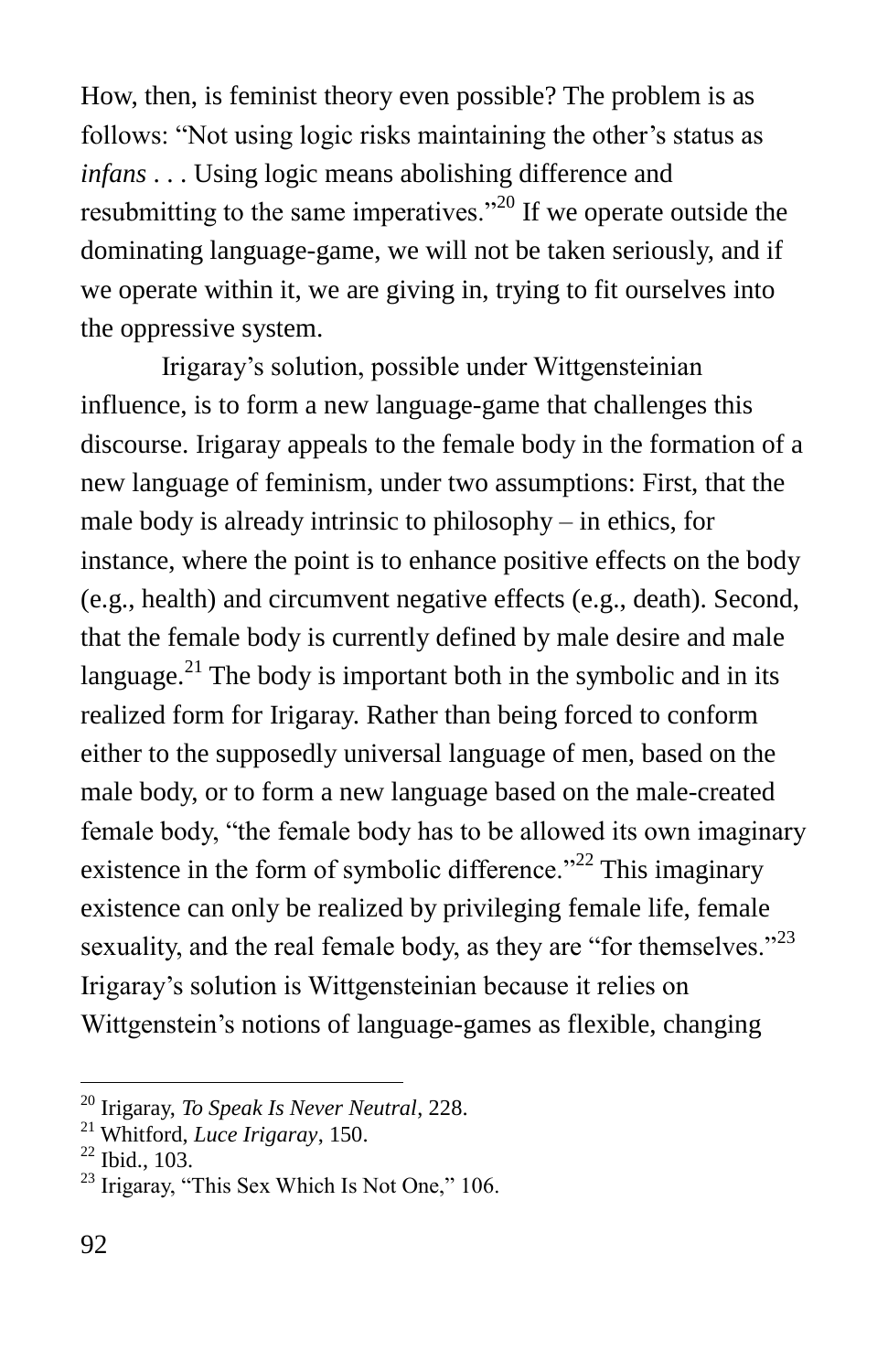and organic and of language as a form of life. Formation of a *new*  language-game is possible because language-games are always coming into and out of being. The female body itself is an important part of the female form of life, and so can be appealed to in Irigaray's formation of a new feminine language-game.

Importantly, Irigaray does not declare herself Wittgensteinian; but a Wittgensteinian reading of Irigaray both makes sense, as I have shown, and clarifies some aspects of her solution. Joyce Davidson and Mick Smith show how such a Wittgensteinian reading clarifies and does justice to Irigaray in ―Wittgenstein and Irigaray: Philosophy and Gender in a Language (Game) of Difference." Specifically, a Wittgensteinian reading solves an interpretative conflict among Irigaray scholars. Critics have typically either called Irigaray essentialist, which she explicitly claims not to be (her disparagement of universalizing language is clearly anti-essentialist) or as speaking in metaphor or symbolism when she speaks about the body (since they know she is anti-essentialist, they cannot imagine she would invoke the *real* body). Even Margaret Whitford, a prominent Irigaray scholar, acknowledges the difficulty of reading Irigaray, in that "we are not quite sure what status is given to Irigaray's statements."<sup>24</sup> She wonders whether they are "empirical descriptions . . . ideal descriptions . . . descriptions of the reigning imaginary . . . or perhaps simply metaphors again.<sup>25</sup> Reading Irigaray under a Wittgensteinian lens, say Davidson and Smith, "might provide a

<sup>24</sup> Whitford, *Luce Irigaray*, 102.

 $25$  Ibid.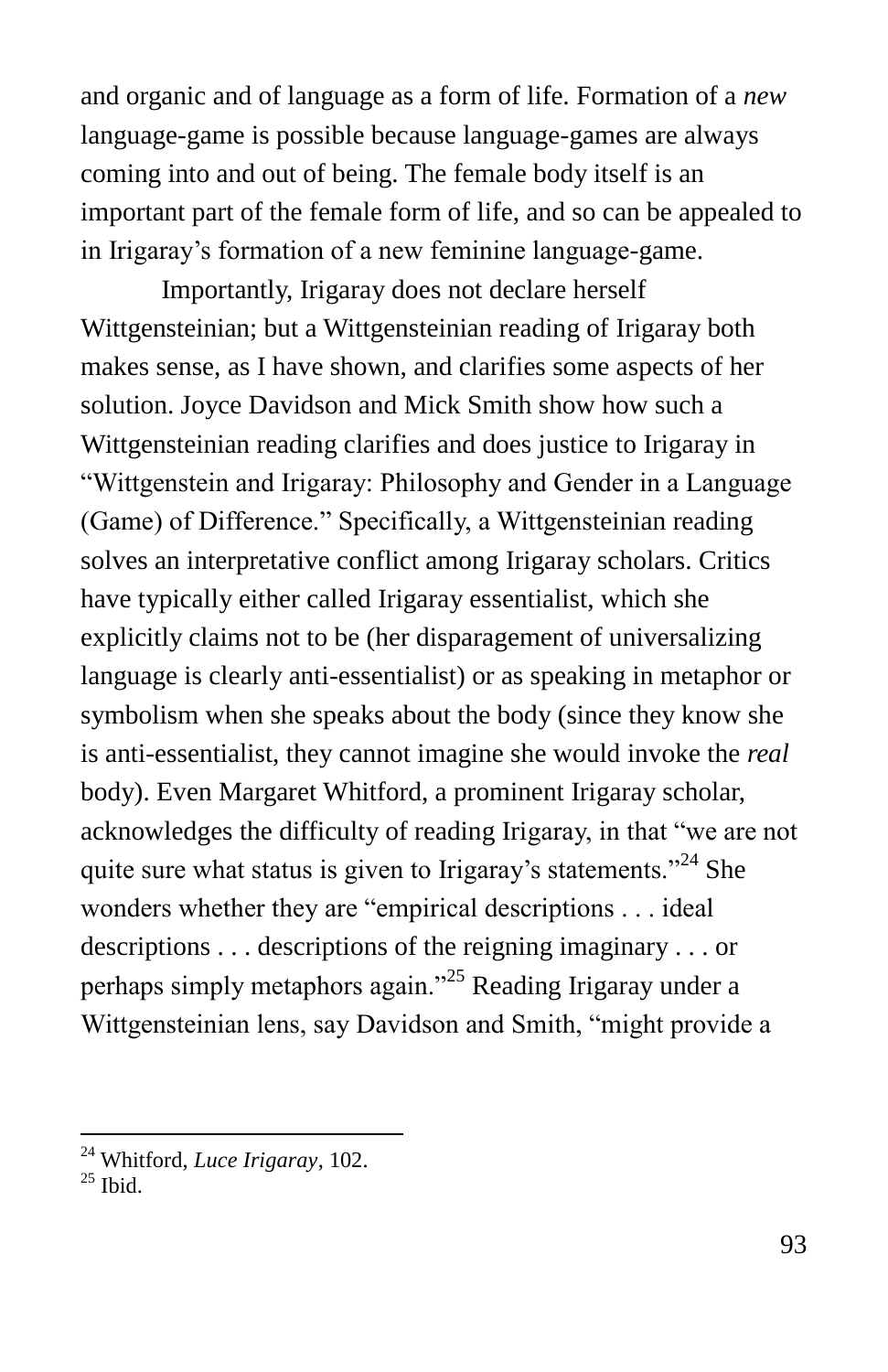third alternative<sup> $26$ </sup> and solve this conflict: Through Wittgenstein, we can come to terms with Irigaray's simultaneous rejection of essentialism and appeal to the body in formation of a new, subversive, feminine language-game. Wittgenstein's notion of "blurred concepts" or "family resemblances" lets us recognize the possibility of using something like the female body to create a new language-game without essentializing it.

> Women's anatomy might be understood as a real component of the patterns, context, and environment that might give rise to a feminine language-game. So, while anatomy is not an *essential* referent to which language must be fixed, it is a valid and pertinent feature of a feminine form of life. $27$

Wittgenstein told us that definitions need not always be fixed, that a "the indistinct [picture] is often exactly what we need."<sup>28</sup> In the same way, female anatomy need not be essentialized to serve as a reference point for the creation of a feminine language-game. We see, then, that Wittgensteinian philosophy does not only manifest itself in Irigaray's theory; it can also help clarify it.

## **IV. A Difference of Goals: Language and Power**

Like Rorty, Irigaray has a political goal, one that is vastly different from Wittgenstein's descriptive one. Rorty and Irigaray

 $26$  Joyce Davidson and Mick Smith, "Wittgenstein and Irigaray: Gender and Philosophy in a Language (Game) of Difference," *Hypatia* 14, no. 2 (1999): 83, [http://www.jstor.org/stable/3810769.](http://www.jstor.org/stable/3810769)

 $27$  Ibid., 84.

<sup>28</sup> Wittgenstein, *Philosophical Investigations*, 34.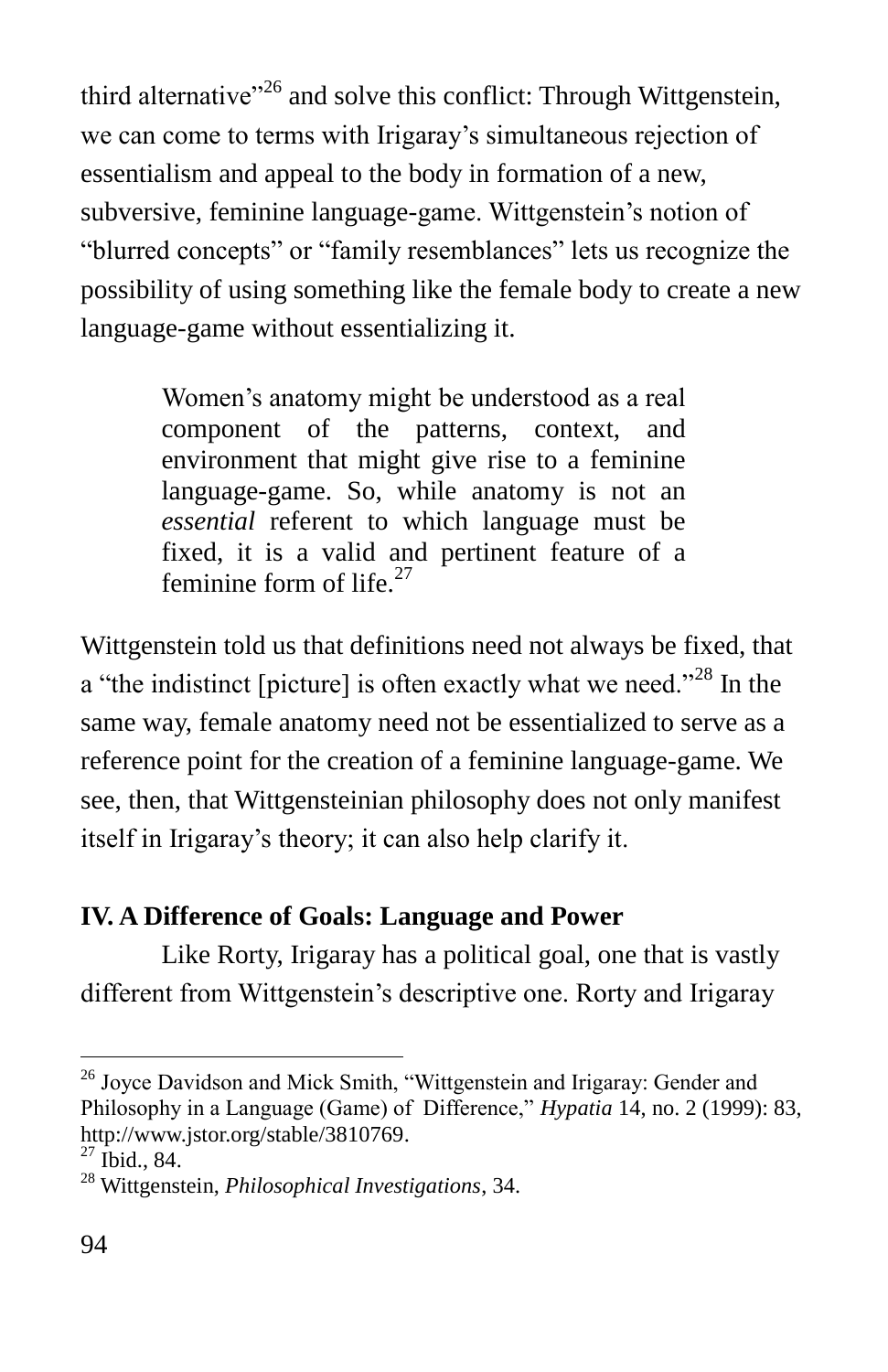both assume that language has power: In both of their theories, it is language that oppresses and language that has the power to liberate. This relationship between language and power was termed "discourse" by Michel Foucault, and refers to language and other shared aspects of culture as a mechanism that perpetuates itself through use, never calling itself into question. Central to this idea is the Wittgensteinian one that language is based on agreement in use, that social agreement in use forms the objective frameworks within which we communicate. Wittgenstein was the philosopher to assert that there was no ideal language capable of representing reality. Maxine Greene says in "Postmodernism and the Crisis of Representation" that our postmodern task "may be a matter of recognizing that there is no single-dimensional medium reflective of the ‗facts' of the world, but a multiplicity of language games, as Ludwig Wittgenstein made so clear."<sup>29</sup> Postmodern thinkers like Foucault, Rorty, and Irigaray, as well as Judith Butler, Monique Wittig, and Edward Said, among others, have accepted this task, drawing out the social and political implications of Wittgensteinian philosophy of language.

Wittgenstein thus proves to be invaluable to postmodern theories of language and power: Though Wittgenstein never approaches the social and political ideas that theorists like Rorty and Irigaray do, his work is ultimately their basis. For this reason, and as we have seen through these two case studies, a Wittgensteinian reading of postmodern theories helps us understand them.

<sup>&</sup>lt;sup>29</sup> Maxine Greene, "Postmodernism and the Crisis of Representation," *English Education* 26, no. 4 (1994), 208.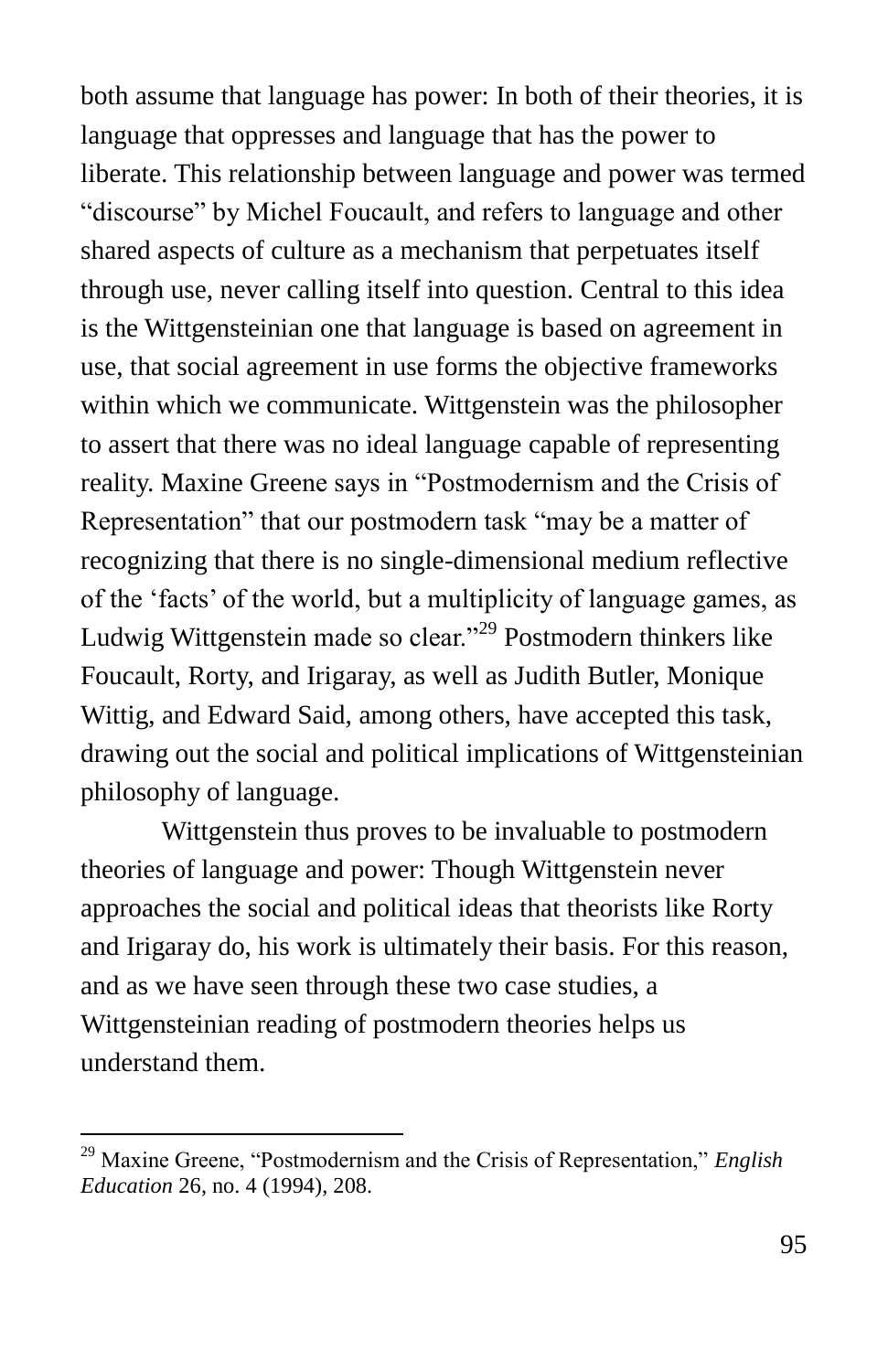# **V. Eliminating False Clarity: The Value of Wittgenstein-Influenced Postmodern Theory**

Both Rorty and Irigaray use Wittgensteinian notions of language and social agreement to call into question the universality we so often use to solve political, philosophical, and scientific problems. Irigaray questions the universality of political, philosophical, and scientific language, while Rorty questions the ability of universalizing, truth-seeking systems of politics and philosophy to provide us with acceptable solutions. I once heard in an ecology class that "our best chance of solving problems is to recognize the complexity of the situation rather than appeal to an ideology." The professor said such an appeal gives us "false" clarity.‖ It seems to me that this is true, that more realistic views do not think themselves universal, and that Rorty's and Irigaray's Wittgenstein-influenced theories that seek to reveal the complexity of the situation in lieu of the false clarity of universalizing political, philosophical, and linguistic systems are ones to consider with utmost seriousness and thoughtfulness.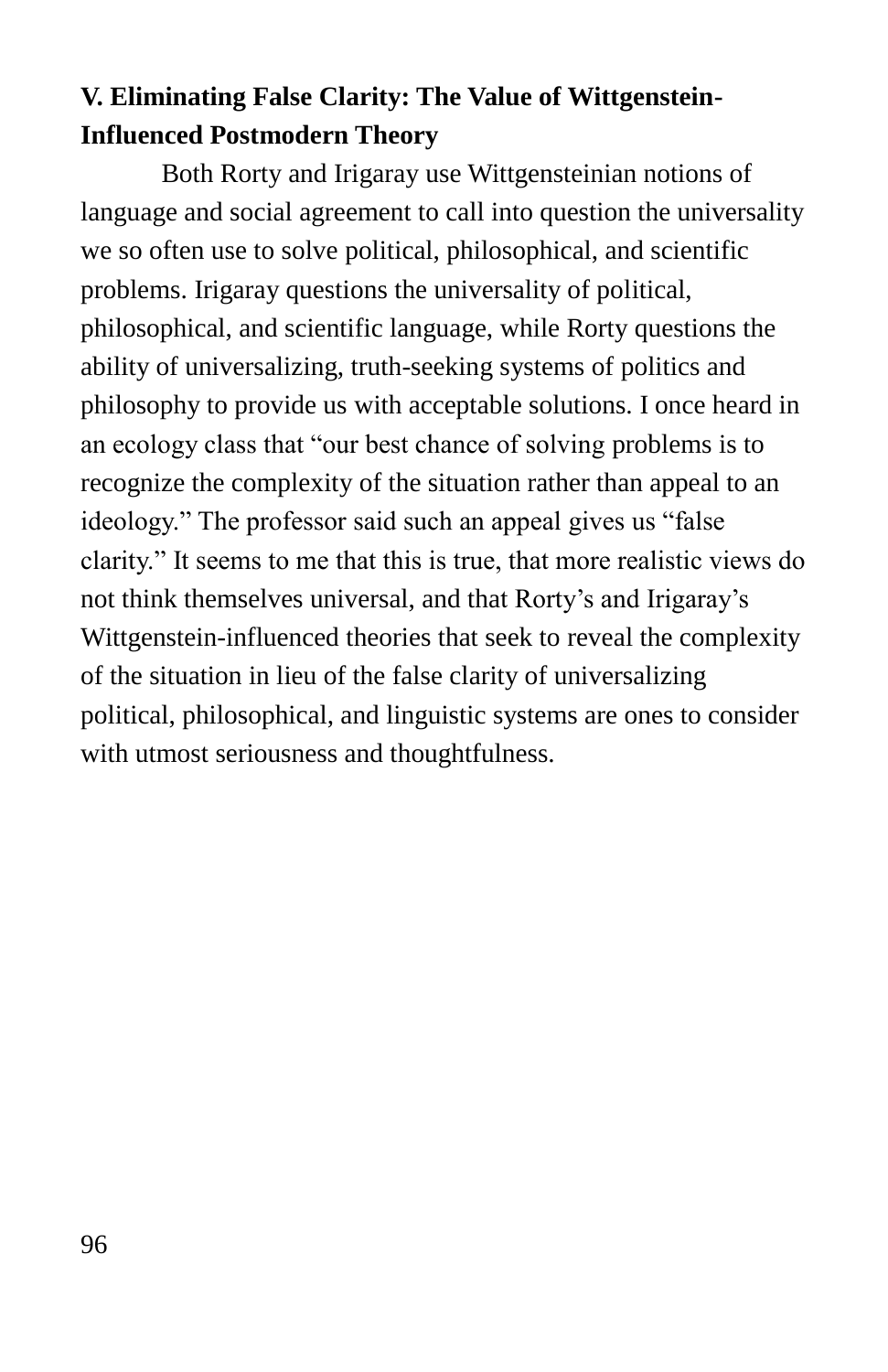#### **Bibliography**

- Davidson, Joyce and Mick Smith. "Wittgenstein and Irigaray: Gender and Philosophy in a Language (Game) of Difference.‖ *Hypatia* 14, no. 2 (1999): 72-96. [http://www.jstor.org/stable/3810769.](http://www.jstor.org/stable/3810769)
- Greene, Maxine. "Postmodernism and the Crisis of Representation.‖ *English Education* 26, no. 4 (1994). 206- 219.
- Irigaray, Luce. "Linguistic Sexes and Genders." Translated by Alison Martin. In *The Feminist Critique of Language*, edited by Deborah Cameron, 119-123. London: Routledge, 1993.
- Irigaray, Luce. "This Sex Which Is Not One." Translated by Claudia Reeder. In *New French Feminisms*, edited by Elaine Marks and Isabelle De Courtivron, 99-106. New York: Schocken Books, 1981.
- Irigaray, Luce. *To Speak Is Never Neutral*. Translated by Gail Schwab. New York: Routledge, 2002.
- Ramberg, Bjorn. "Richard Rorty." *Stanford Encyclopedia of Philosophy*. [http://plato.stanford.edu/entries/rorty/.](http://plato.stanford.edu/entries/rorty/)
- Rehder, Wulf. "Hermeneutics versus Stupidities of All Sorts: A Review-Discussion of R. Rorty's 'Philosophy and the Mirror of Nature." Zeitschrift für allgemeine *Wissenschaftstheorie / Journal for General Philosophy of Science* 14, no. 1 (1983): 81-102. [http://www.jstor.org/stable/25170640.](http://www.jstor.org/stable/25170640)
- Rorty, Richard. *Contingency, Irony and Solidarity*. Cambridge: Cambridge University Press, 1989.